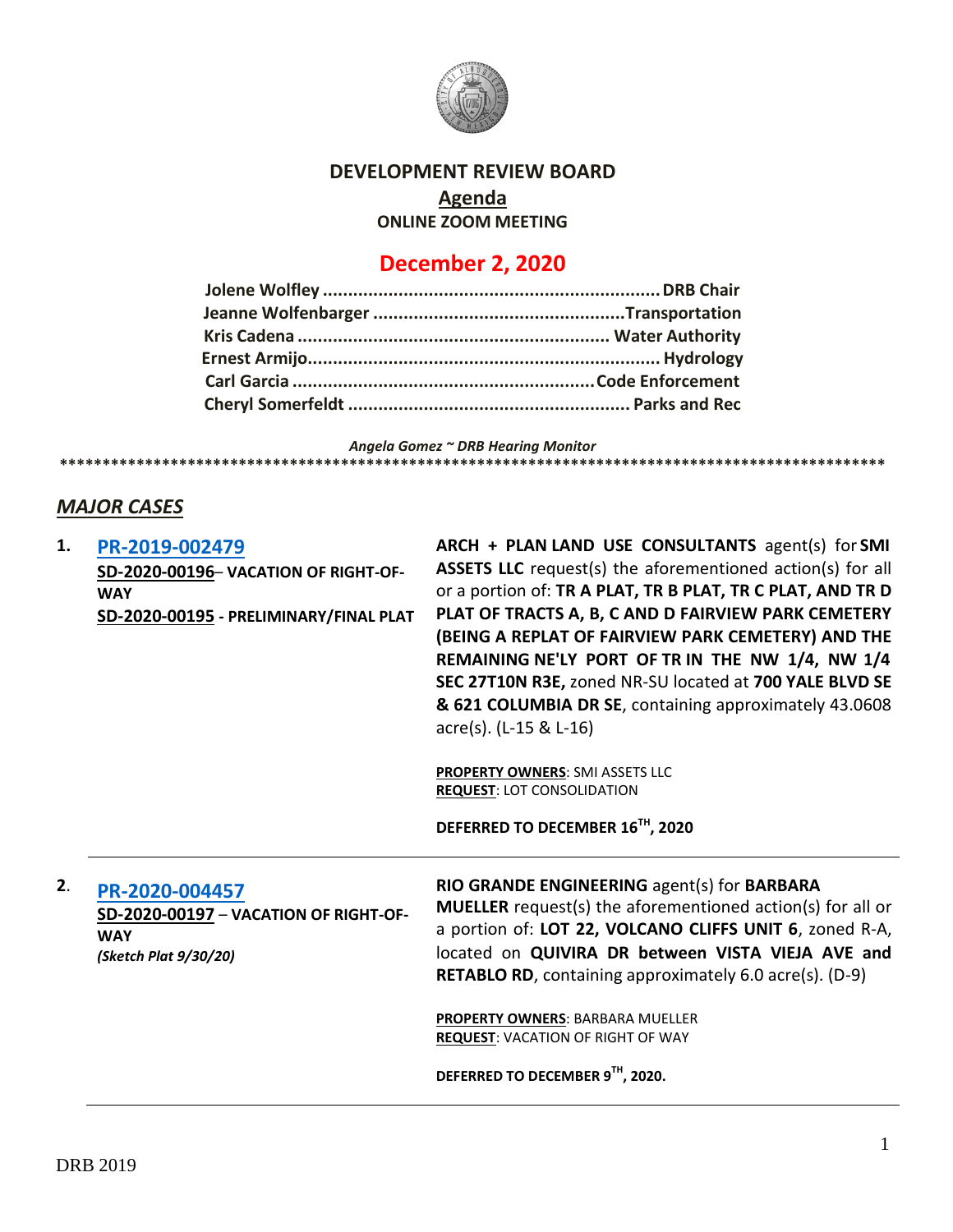**3. [Project # PR-2020-003707](http://data.cabq.gov/government/planning/DRB/PR-2020-003707/DRB%20Submittals/PR-2020-003707_Dec_02_2020_Supp/) SD-2020-00137- PRELIMINARY/FINAL PLAT SI-2020-00247 – SITE PLAN** *(Sketch Plat 7/8/20)*

**ARCH + PLAN LAND USE CONSULTANTS** & **RESPEC** agent(s) for **SONATA TRAILS, LLC** request(s) the aforementioned action(s) for all or a portion of: **TRACTS 1, 2 & 3, UNIT 4,**  zoned MX-M, located at **UNIVERSE BLVD NW between PASEO DEL NORTE BLVD and TREELINE AVE NW**, containing approximately 29.9 acre(s). (C-10) *[Site Plan deferred from 6/3/20, 6/24/20, 7/15/20, 7/29/20, 8/26/20, 10/14/20, 10/28/20, 11/18/20; Preliminary/Final Plat deferred from 7/29/20, 8/26/20, 10/14/20, 10/28/20, 11/18/20]*

**PROPERTY OWNERS**: SONATA TRAILS LLC **REQUEST**: APARTMENT COMPLEX DEVELOPMENT

**DEFERRED TO DECEMBER 9TH, 2020.**

#### *MINOR CASES*

**4. [PR-2020-003707](http://data.cabq.gov/government/planning/DRB/PR-2020-003707/DRB%20Submittals/PR-2020-003707_Dec_02_2020/Application/DRB%20VPR%20Arch%20%26%20Plan%20PR-2020-003707.pdf)**

**SD-2020-00202 – VACATION OF PRIVATE SANITARY SEWER EASEMENT SD-2020-00203 – VACATION OF TEMPORARY DRAINAGE EASEMENT SD-2020-00204 – VACATION OF PUBLIC ROADWAY EASEMENT SD-2020-00205 – VACATION OF PUBLIC ROADWAY/PUBLIC SANITARY SEWER EASEMENT**

**ARCH + PLAN LAND USE CONSULTANTS** agent(s) for **SONATA TRAIL LLC** request(s) the aforementioned action(s) for all or a portion of: **LOTS 1 THRU 3, BULK LAND PLAT OF THE TRAILS,** zoned MX-M located on **UNIVERSE BLVD between PASEO DEL NORTE and AVENIDA JAIMITO** containing approximately 29.8361 acre(s). (C-10)

**PROPERTY OWNERS**: SONATA TRAILS LLC **REQUEST**: FOUR VACATION ACTIONS

**DEFERRED TO DECEMBER 9TH, 2020.**

**5. [PR-2019-002663](http://data.cabq.gov/government/planning/DRB/PR-2019-002663/DRB%20Submittals/PR-2019-002663%20Plat%20and%20Waiver%20Application.pdf) (1009082) SD-2020-00193 – PRELIMINARY/FINAL PLAT VA-2020-00377 - WAIVER TO IDO** *(Sketch Plat 8/12/20)*

**CONSENSUS PLANNING INC.** agent(s) for **GROUP II U26 VC, LLC**(s) the aforementioned action(s) for all or a portion of: **TRACT 1 BLOCK 2 UNIT 26, VOLCANO CLIFFS SUBDIVISION,** zoned MX-L located on **KIMMICK DR NW between PASEO DEL NORTE and ROSA PARKS RD NW**, containing approximately 15.7217 acre(s). (C-11)

**PROPERTY OWNERS**: GROUP II U26 VC, LLC **REQUEST**: MINOR SUBDIVISON PLAT TO SPLIT LOT TO MATCH EPC APPROVED ZONE BOUNDARY. BULK LAND WAIVER TO DEFER INFRASTRUCTURE TO FUTURE PLATTING/SITE PLAN ACTIONS.

**DEFERRED TO JANUARY 13TH, 2021.**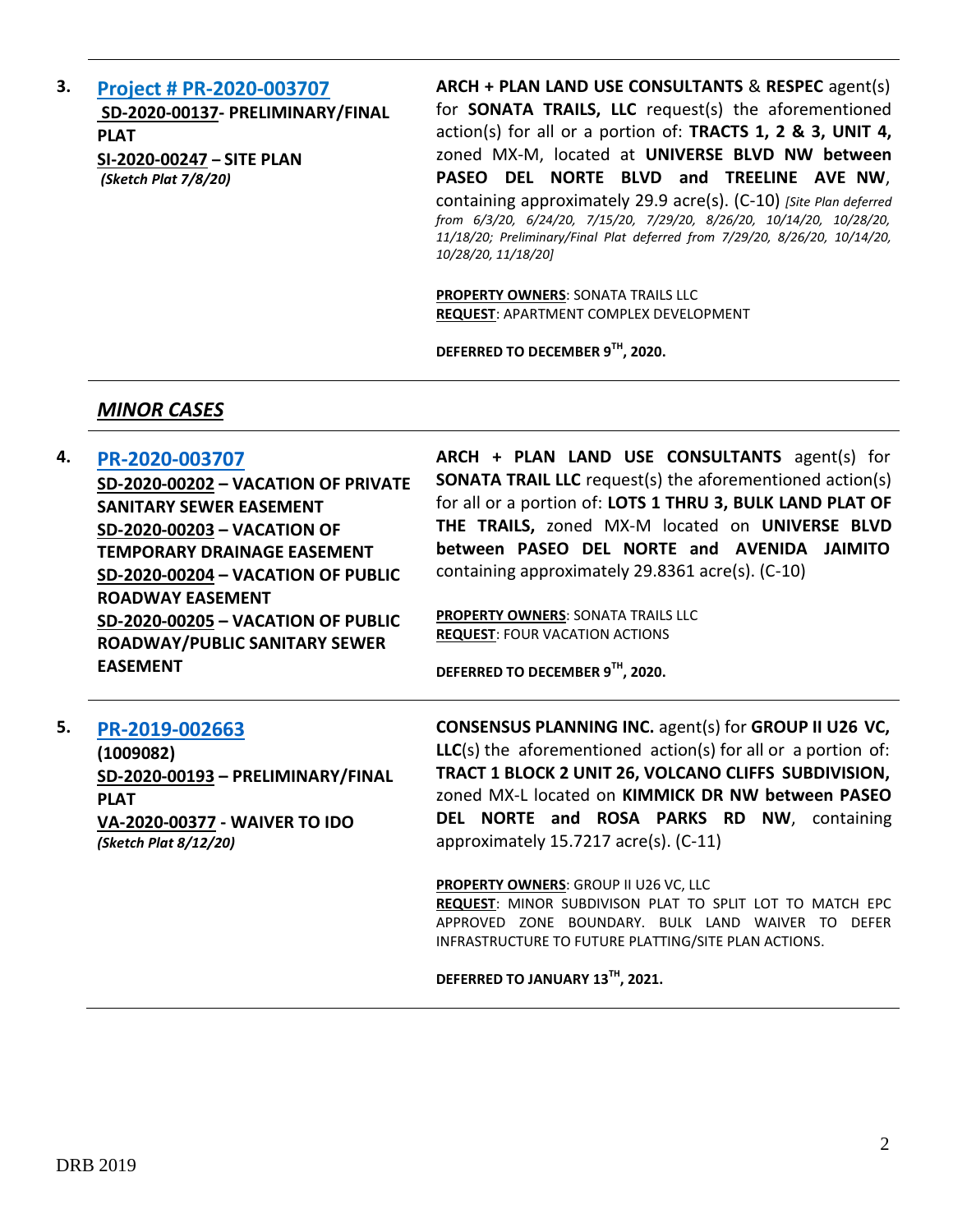| 6. | PR-2020-004622<br>SD-2020-00188 - EXTENSION OF<br><b>SUBDIVISION IMPROVEMENTS</b><br><b>AGREEMENT</b>          | BOHANNAN HUSTON INC./AMIT PATHAK agent(s) for<br>UNIVERSITY OF NEW MEXICO REAL ESTATE OFFICE<br>request(s) the aforementioned action(s) for all or a portion<br>of: TRACTS 1-10, UNM GIBSON COMMERCIAL DISTRICT,<br>zoned SU-1, located on GIBSON<br><b>BLVD</b><br>between<br>UNIVERSITY and I-25, containing approximately 46.44<br>acre(s). (L-15)                                                                                                                                                      |
|----|----------------------------------------------------------------------------------------------------------------|------------------------------------------------------------------------------------------------------------------------------------------------------------------------------------------------------------------------------------------------------------------------------------------------------------------------------------------------------------------------------------------------------------------------------------------------------------------------------------------------------------|
|    |                                                                                                                | PROPERTY OWNERS: UNIVERSITY OF NEW MEXICO REAL ESTATE<br><b>OFFICE</b><br><b>REQUEST:</b> EXTENSION OF SUBDIVISION IMPROVEMENTS AGREEMENT.                                                                                                                                                                                                                                                                                                                                                                 |
|    |                                                                                                                | N THE MATTER OF THE AFOREMENTIONED APPLICATION, BEING IN<br>COMPLIANCE WITH ALL APPLICABLE REQUIREMENTS OF THE DPM AND<br>THE IDO, THE DRB HAS APPROVED THE TWO YEAR EXTENSION OF THE<br>SUBDIVISION IMPROVEMENT AGREEMENT.                                                                                                                                                                                                                                                                                |
| 7. | PR-2018-001566<br>SD-2020-00208 - PRELIMINARY/FINAL<br><b>PLAT</b><br>(Sketch Plat 4/22/20)                    | ARCH + PLAN LAND USE CONSULTANTS agent(s) for<br>RUDOLPH RAMIREZ<br>request(s) the aforementioned<br>action(s) for all or a portion of: LOTS 1 & 2, WINGER AND<br>MARTINEZ, zoned R-A, located at 2123 & 2127<br>CANDELARIA between DON ISIDRO LN and MANCHESTER<br>DR, containing approximately 0.6209 acre(s). (G-13)<br>PROPERTY OWNERS: RUDOLPH RAMIREZ<br><b>REQUEST: LOT LINE ADJUSTMENT BETWEEN 2 EXISTING LOTS</b><br>DEFERRED TO DECEMBER 9TH, 2020.                                              |
| 8. | PR-2019-002791<br>SD-2020-00207 - PRELIMINARY/FINAL<br>PLAT.<br>VA-2020-00444 - WAIVER<br>(Sketch Plat 1/8/20) | ARCH + PLAN LAND USE CONSULTANTS agent(s) for HO<br>SZU-HAN request(s) the aforementioned action(s) for all or<br>a portion of: LOTS 13 THRU 15, ALBRIGHT-MONROE, zoned<br>R-A, located at 1402 LOS TOMASES NW between KINLEY<br>AVE and BELLAMAH AVE, containing approximately 0.2327<br>$\arccos(5)$ . (J-14)                                                                                                                                                                                            |
|    |                                                                                                                | <b>PROPERTY OWNERS: HO SZU HAN</b><br><b>REQUEST: LOT CONSOLIDATION FOR 3 LOTS INTO 1 LOT</b><br>IN THE MATTER OF THE AFOREMENTIONED APPLICATION, BEING IN<br><b>COMPLIANCE WITH ALL APPLICABLE REQUIREMENTS OF THE DPM AND</b><br>THE IDO, DRB HAS APPROVED THE WAIVER AND<br><b>THE</b><br>PRELIMINARY/FINAL PLAT WITH FINAL SIGN OFF DELEGATED TO<br>TRANSPORTATION FOR A NOTE ON THE PLAT NOTING THE APPROVAL<br>OF A WAIVER FOR A 16 FT WIDE ALLEYWAY WIDTH AND TO PLANNING<br>FOR THE AGIS DXF FILE. |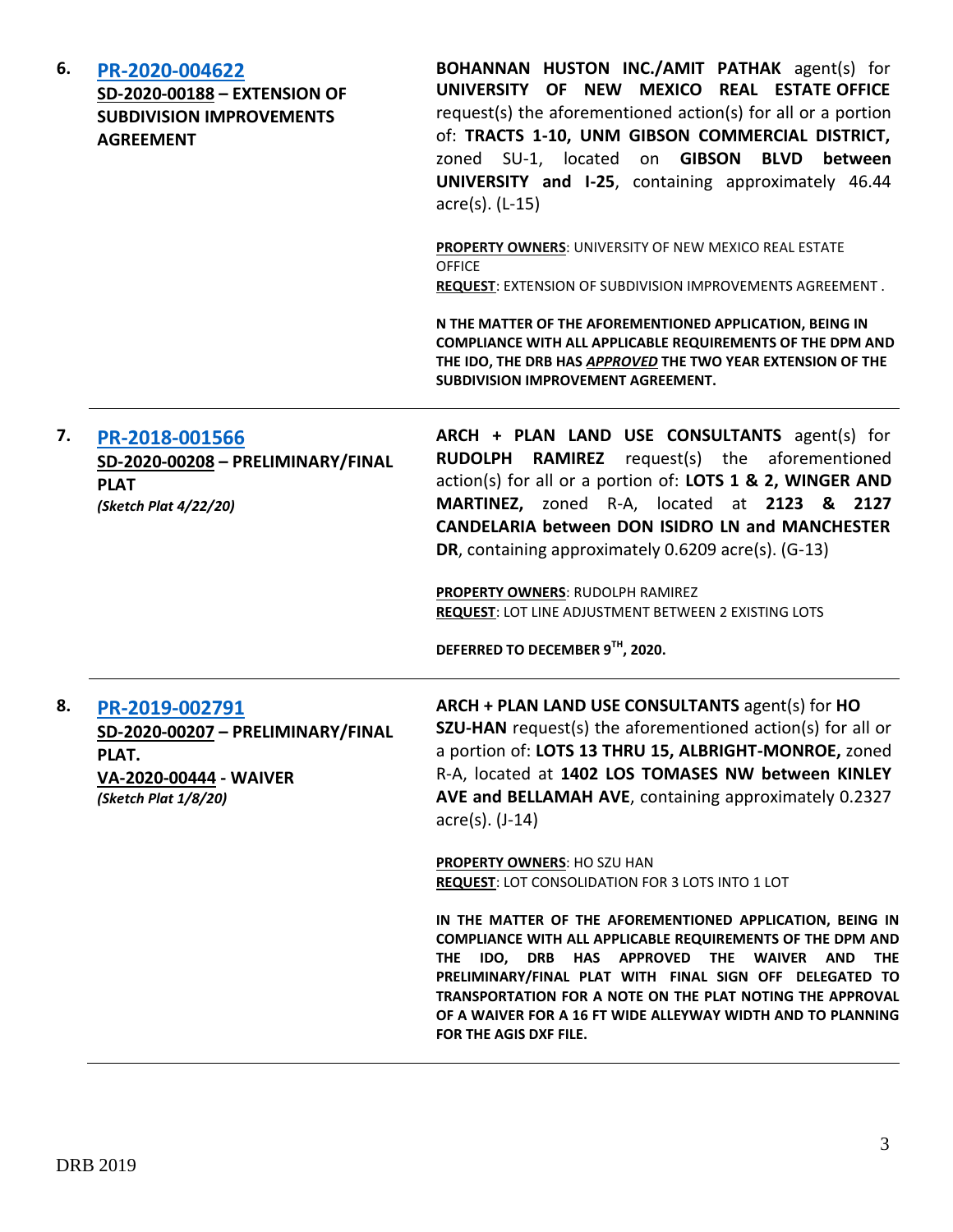| 9.  | PR-2019-001983<br>(1004228, 1002571, 1003853, 1008564)<br>SD-2020-00206 - PRELIMINARY/FINAL<br><b>PLAT</b><br>(Sketch Plat 1/15/20) | ARCH + PLAN LAND USE CONSULTANTS agent(s) for<br>HEADSTART ENTERPRISES request(s) the aforementioned<br>action(s) for all or a portion of: LOT A-1 & A-2, GUTHRIE<br><b>COMMERCE PARK zoned NR-LM, located at 600 MONTANO</b><br>RE NE between EDITH BLVD and MONTBEL LP containing<br>approximately 7.4387 acre(s). (F-15)                                                                                                                                                                                                                                                                                                               |
|-----|-------------------------------------------------------------------------------------------------------------------------------------|-------------------------------------------------------------------------------------------------------------------------------------------------------------------------------------------------------------------------------------------------------------------------------------------------------------------------------------------------------------------------------------------------------------------------------------------------------------------------------------------------------------------------------------------------------------------------------------------------------------------------------------------|
|     |                                                                                                                                     | <b>PROPERTY OWNERS: HEADSTART ENTERPRISES</b><br><b>REQUEST: LOT CONSOLIDATION FOR 2 LOTS INTO 1 LOT</b>                                                                                                                                                                                                                                                                                                                                                                                                                                                                                                                                  |
|     |                                                                                                                                     | IN THE MATTER OF THE AFOREMENTIONED APPLICATION, BEING IN<br>COMPLIANCE WITH ALL APPLICABLE REQUIREMENTS OF THE DPM AND<br>THE IDO, THE DRB HAS APPROVED THE PRELIMINARY/FINAL PLAT.<br>FINAL SIGN OFF IS DELEGATED TO THE WATER AUTHORITY FOR THE<br>ADDITION OF A LABEL TO THE WATERLINE EASEMENT ALONG THE<br>NORTH/SOUTH ALIGNMENT OF THE SITE, AND TO PLANNING FOR THE<br><b>AGIS DXF FILE.</b>                                                                                                                                                                                                                                      |
| 10. | PR-2018-001842<br>SD-2020-00200 - EXTENSION OF<br>PRELIMINARY PLAT (EPP)                                                            | RON HENSLEY/THE GROUP agent(s) for CLEARBROOK<br><b>INVESTMENTS, INC.</b> request(s) the aforementioned<br>action(s) for all or a portion of: TRACT 4A, HIS ACQUISITION<br>NO 120 INCORPORATED, zoned R-ML, located on HORIZON<br>BLVD NE between ALAMEDA BLVD and BALLOON<br><b>MUSEUM DR</b> , containing approximately 2.92 acre(s). (C-17)<br><b>PROPERTY OWNERS: CLEARBROOK INVESTMENTS</b><br><b>REQUEST: EXTENSION OF PRELIMINARY PLAT</b><br>IN THE MATTER OF THE AFOREMENTIONED APPLICATION, BEING IN<br>COMPLIANCE WITH ALL APPLICABLE REQUIREMENTS OF THE DPM AND<br>THE IDO, THE DRB HAS APPROVED A ONE-YEAR EXTENSION OF THE |
|     |                                                                                                                                     | PRELIMINARY PLAT.                                                                                                                                                                                                                                                                                                                                                                                                                                                                                                                                                                                                                         |
| 11. | PR-2018-001842<br>SD-2020-00201 - EXTENSION OF<br><b>INFRASTRUCTURE IMPROVEMENTS</b><br><b>AGREEMENT (EIIA)</b>                     | RON HENSLEY/THE GROUP agent(s) for CLEARBROOK<br><b>INVESTMENTS, INC.</b> request(s) the aforementioned<br>action(s) for all or a portion of: TRACT 4A, HIS ACQUISITION<br>NO 120 INCORPORATED, zoned R-ML, located on HORIZON<br>BLVD NE between ALAMEDA BLVD and BALLOON<br>MUSEUM DR, containing approximately 2.92 acre(s). (C-17)                                                                                                                                                                                                                                                                                                    |
|     |                                                                                                                                     | <b>PROPERTY OWNERS: CLEARBROOK INVESTMENTS</b><br><b>REQUEST:</b><br>EXTENSION OF INFRASTRUCTURE<br><b>IMPROVEMENTS</b><br>AGREEMENT                                                                                                                                                                                                                                                                                                                                                                                                                                                                                                      |
|     |                                                                                                                                     | N THE MATTER OF THE AFOREMENTIONED APPLICATION, BEING IN<br>COMPLIANCE WITH ALL APPLICABLE REQUIREMENTS OF THE DPM<br>AND THE IDO, THE DRB HAS APPROVED THE ONE YEAR EXTENSION OF<br>THE INFRASTUCTURE IMPROVEMENTS AGREEMENT.                                                                                                                                                                                                                                                                                                                                                                                                            |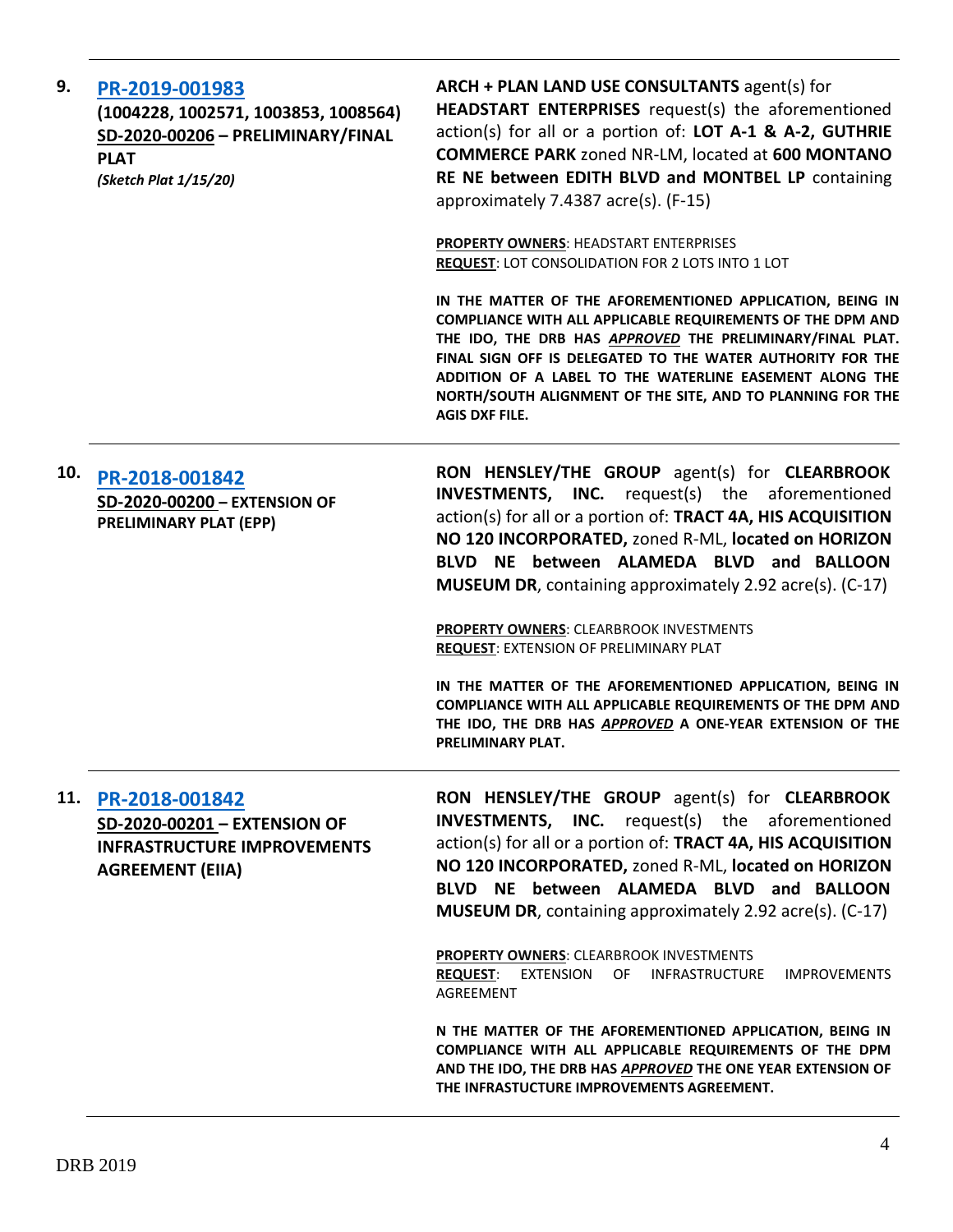| 12. | PR-2020-004719<br>SI-2020-01279- ACCELERATED<br><b>EXPIRATION OF SITE PLAN</b> | MARK GOODWIN & ASSOCIATES, PA agent(s) for GRADY'S<br><b>BRANCH, LLC</b> request(s) the aforementioned action(s) for<br>all or a portion of TRACT H-12B, RIVERVIEW, zoned MX-L<br>located on COORS BLVD between PASEO DEL NORTE and<br><b>MONTANO</b> , containing approximately 2.15 acre(s). (D-13)                                                                                                                                                                |
|-----|--------------------------------------------------------------------------------|----------------------------------------------------------------------------------------------------------------------------------------------------------------------------------------------------------------------------------------------------------------------------------------------------------------------------------------------------------------------------------------------------------------------------------------------------------------------|
|     |                                                                                | <b>PROPERTY OWNERS: GRADYS BRANCH LLC</b><br>REQUEST: ACCELERATED EXPIRATION TO SITE PLAN                                                                                                                                                                                                                                                                                                                                                                            |
|     |                                                                                | IN THE MATTER OF THE AFOREMENTIONED APPLICATION, BEING IN<br><b>COMPLIANCE WITH ALL APPLICABLE REQUIREMENTS OF THE DPM AND</b><br>THE IDO, THE DRB HAS VOTED TO REMOVE THE INFRASTRUTURE LIST<br>AND TO RELEASE THE FINANCIAL GUARANTEE BASED ON THE<br>CONDITION THAT EPC APPROVES THE ACCELERATED EXPIRATION OF<br>THE SITE PLAN, AND DRB RECOMMENDS APPROVAL OF THE<br>ACCELERATED EXPIRATION OF THE SITE PLAN TO THE ENVIRONMENTAL<br>PLANNING COMMISSION (EPC). |
| 13. | PR-2019-002811<br>SD-2019-00158 - PRELIMINARY/FINAL<br><b>PLAT</b>             | <b>RICHARD CHAVEZ</b> request(s) the aforementioned action(s)<br>for all or a portion of LOTS 7-10 BLOCK 44 PEREA<br>ADDITION, zoned R-1A, located at NORTH EAST CORNER of<br>15 <sup>th</sup> ST NW and GRANITE AVE NW, containing<br>approximately 0.32 acre(s). (J-13) [Deferred from 9/11/19, 10/28/20,<br>11/4/20, 11/18/20]                                                                                                                                    |
|     |                                                                                | <b>PROPERTY OWNERS: CHAVEZ RICHARD GERARD</b><br><b>REQUEST: REPLAT 4 LOTS INTO 2</b>                                                                                                                                                                                                                                                                                                                                                                                |
|     |                                                                                | DEFERRED TO DECEMBER 9TH 2020.                                                                                                                                                                                                                                                                                                                                                                                                                                       |
|     | <b>SKETCH PLATS</b>                                                            |                                                                                                                                                                                                                                                                                                                                                                                                                                                                      |
| 14. | PR-2019-002610<br><b>PS-2020-00121 - SKETCH PLAT</b>                           | JAG PLANNING & ZONING agent(s) for MCHT LLC,/<br><b>MARTIN HAYNES</b> request(s) the aforementioned action(s)<br>for all or a portion of: LOT 1, CAMPBELL FARM SOUTH,<br>zoned R-A, located between CAMPBELL RD NW and<br>MATTHEW AVE NW, containing approximately 0.8388<br>$\arccos(5)$ . (G-13)                                                                                                                                                                   |
|     |                                                                                | PROPERTY OWNERS: MCHT LLC<br>REQUEST: VACATE A PORTION OF MEADOW RD NW AND A DITCH<br>RIGHT-OF-WAY AND P.U.E, GRANT EASEMENTS                                                                                                                                                                                                                                                                                                                                        |
|     |                                                                                | THE SKETCH PLAT WAS REVIEWED AND COMMENTS WERE PROVIDED                                                                                                                                                                                                                                                                                                                                                                                                              |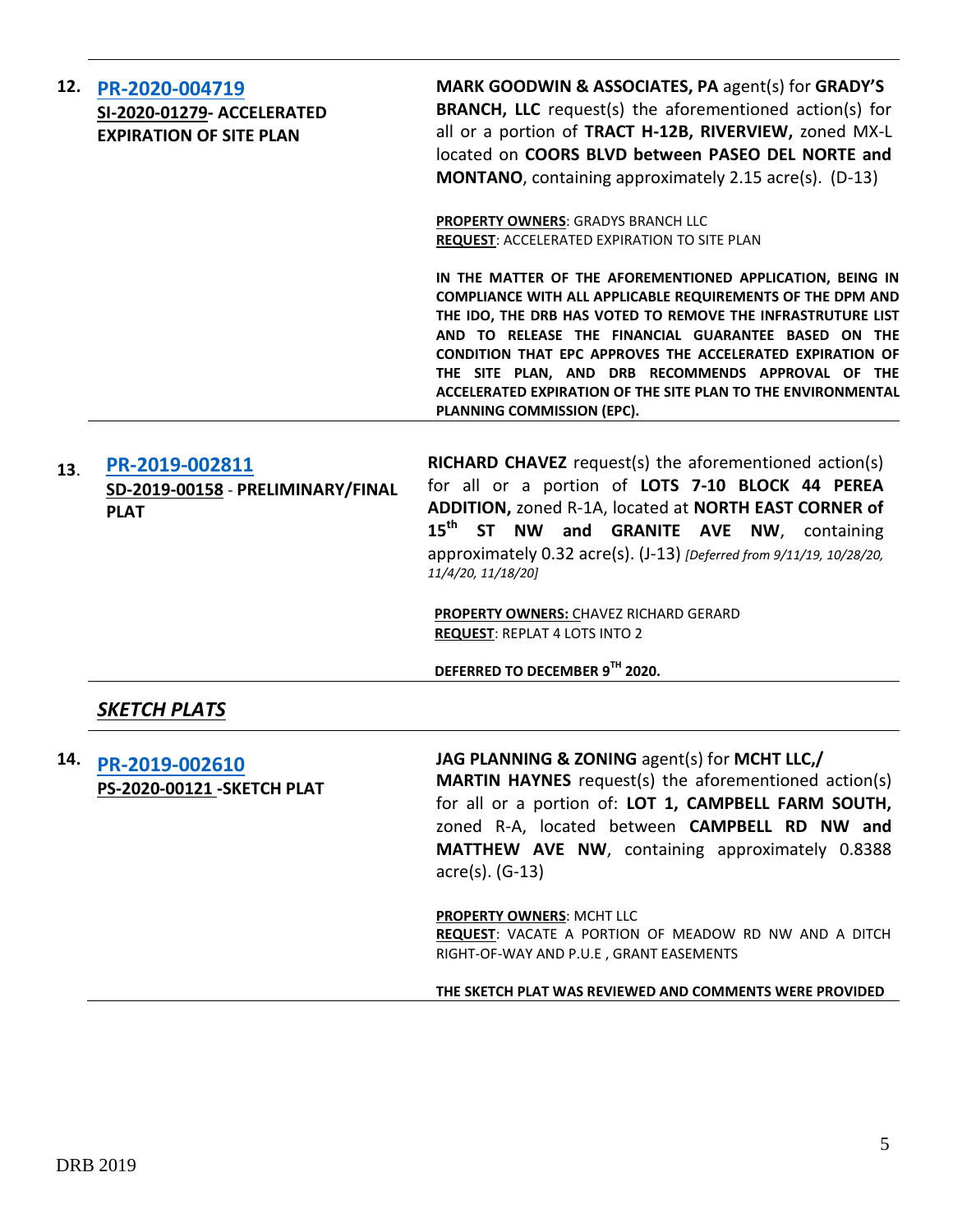| 15. PR-2020-004748                 |
|------------------------------------|
| <b>PS-2020-00124 - SKETCH PLAT</b> |

**TIM SOLINSKY** request(s) the aforementioned action(s) for all or a portion of: **TR 1 CORRECTED REPL OF THE NORTHWEST PORT OF THE TIJERAS URBAN RENEWAL DISPOSITION BLK 9 CONT 59,111 SQ FT M/L, LTS 44 45 & E POR 36 THRU 39 BLK 3 PERFECTO ARMIJO & BROS ADD & POR VAC ALLEY ADJ (AKA TR 9-B-2, TR B, TIJERAS URBAN RENEWAL DISPOSITION BLK 9) CONT 0.2042 AC M/L, LTS 42 & 43 BLK 3 & E POR OF VACATED ALLEY ADJ PERFECTO ARMIJO & BROS , LOTS 31 32 33A 33B 33C 33D 40&41 AND PORTIONS OF VACATED ALLEYS ADJ BLK 3 PERFECTO ARMIJO ND BROS ADDN, LOTS 25 THRU 30 & 34 & 35 BLK 3 & PORTIONS OF VACATED ALLEYS ADJ OF PERFEC TO ARMIJO & BROSADDN** zoned MX-FB-UD, located at **ONE CIVIC PLAZA/400 MARQUETTE between MARQUETTE and TIJERAS,** containing approximately 2.2273 acre(s). (J-14)

**PROPERTY OWNERS:** COUNTY OF BERNALILLO **REQUEST:** TO CONSOLIDATE 22 LOTS/TRACTS, DEDICATE ADDITIONAL RIGHT-OF-WAY, GRANT EASEMENTS

**THE SKETCH PLAT WAS REVIEWED AND COMMENTS WERE PROVIDED**

#### **16. [PR-2020-004640](http://data.cabq.gov/government/planning/DRB/PR-2020-004640/DRB%20Submittals/) PS-2020-00104** - **SKETCH PLAT**

**CSI – CARTESIAN SURVEY'S INC.** agents for **MODULUS ARCHITECTS, INC.** request(s) the aforementioned action(s) for all or a portion of **TRACTS A, B, C AND 1-C, MONTGOMERY PLAZA AND ALLWOODS SUBDIVISION,** zoned MX-M, located on **SAN MATEO BLVD NE between LUMBER AVE NE and MONTOGOMERY BLVD NE**, containing approximately 14.3156 acre(s). (F-17)

**PROPERTY OWNERS:** MONTGOMERY PLAZA PARTNERS LLC **REQUEST**: SUBDIVIDE 4 EXISTING TRACTS INTO 7NEW TRACTS

**THE SKETCH PLAT WAS REVIEWED AND COMMENTS WERE PROVIDED**

## **17. [PR-2020-004747](http://data.cabq.gov/government/planning/DRB/PR-2020-004747/DRB%20Submittals/PR-2020-004747_Dec_02_2020/Application/DRB%20SK%20Cartesian%20PR-2020-004747%20PS-2020-00123%20signed%20copy.pdf) PS-2020-00123 - SKETCH PLAT**

**CSI – CARTESIAN SURVEY'S INC.** agent(s) for **98TH & I-40 LAND, LLC** request(s) the aforementioned action(s) for all or a portion of: **TRACT 2, AVALON SUBDIVISION,** zoned NR-BP, located on **DAYTONA RD NW between 98TH ST and 90th ST**, containing approximately 13.8085 acre(s). (J-9)

**PROPERTY OWNERS: 98<sup>th</sup> and I-40 LAND, LLC REQUEST**: SUBDIVIDE ONE EXISTING TRACT INTO TWO NEW TRACTS

**THE SKETCH PLAT WAS REVIEWED AND COMMENTS WERE PROVIDED**